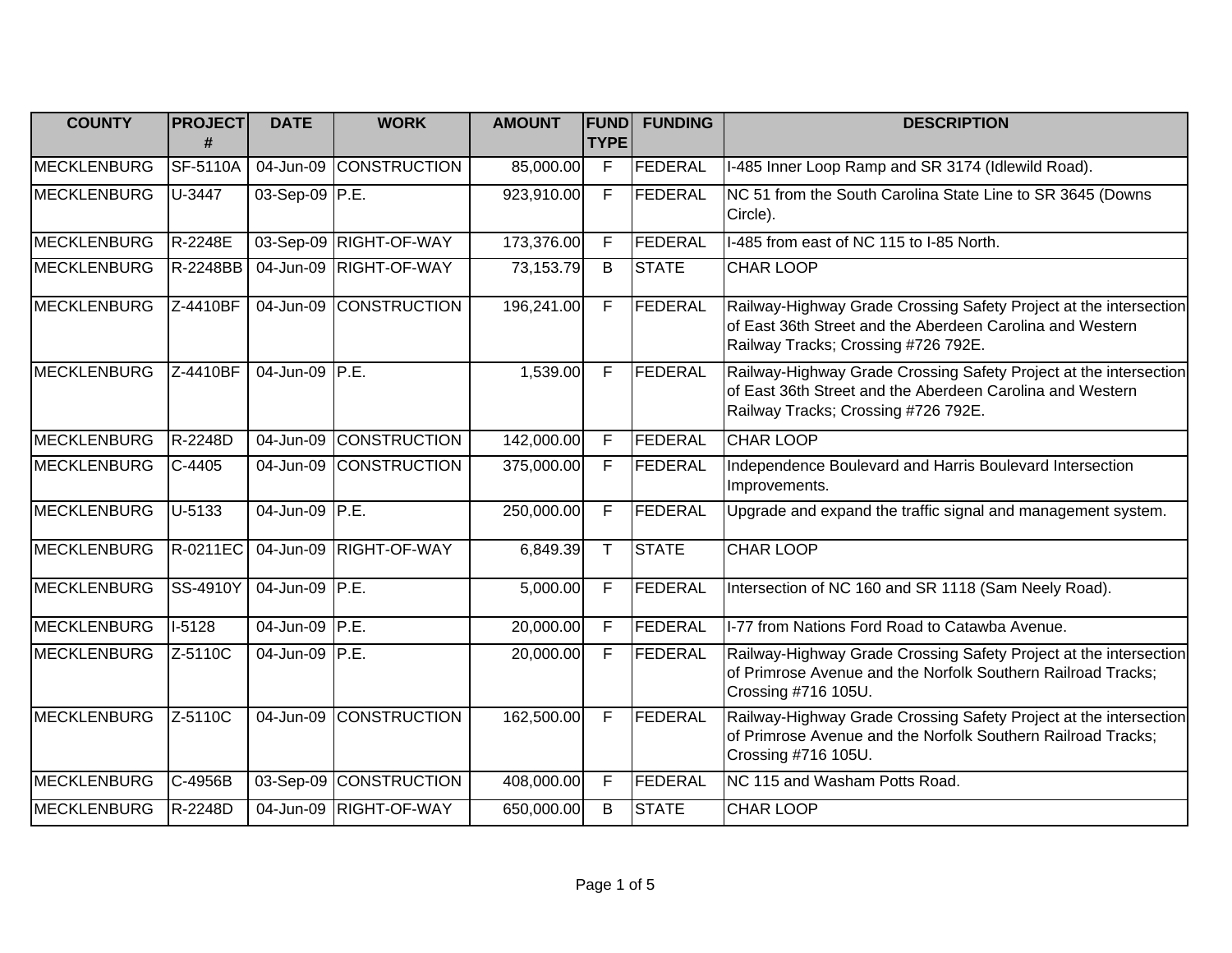| <b>COUNTY</b>      | <b>PROJECT</b> | <b>DATE</b>    | <b>WORK</b>            | <b>AMOUNT</b> | <b> FUND </b> | <b>FUNDING</b> | <b>DESCRIPTION</b>                                                                                                                                                                                       |
|--------------------|----------------|----------------|------------------------|---------------|---------------|----------------|----------------------------------------------------------------------------------------------------------------------------------------------------------------------------------------------------------|
|                    | #              |                |                        |               | <b>TYPE</b>   |                |                                                                                                                                                                                                          |
| <b>MECKLENBURG</b> | $I-4721A$      |                | 03-Sep-09 CONSTRUCTION | 270,182.00    | $\mathsf F$   | FEDERAL        | I-485 from I-77 to NC 51 and two bridge sites west of Johnston<br>Road, 5.100 miles.                                                                                                                     |
| <b>MECKLENBURG</b> | U-3342         | 03-Sep-09 P.E. |                        | (138, 305.78) | H             | <b>STATE</b>   | SR 2480 (Proposed West Sugar Creek Road) from the existing<br>West Sugar Creek Road (0.22 mile south of NC 24) to West<br>Sugar Creek Road (0.22 mile north of SR 2485 (David Cox<br>Road)), 0.826 mile. |
| <b>MECKLENBURG</b> | $I-5006$       | 01-Oct-08      | <b>CONSTRUCTION</b>    | (25, 540.50)  | F             | FEDERAL        | I-85 North and Southbound from the Gaston County Line to the<br>beginning of concrete pavement in Mecklenburg County near<br>SR 1601 (Moore's Chapel Road), 0.650 miles.                                 |
| MECKLENBURG        | EB-4715A       |                | 11-Dec-08 CONSTRUCTION | 400,000.00    | F             | FEDERAL        | Little Sugar Creek Greenway from 7th Street to Baxter Street,<br>2.000 miles.                                                                                                                            |
| <b>MECKLENBURG</b> | I-5006         | 01-Oct-08      | <b>CONSTRUCTION</b>    | 139,575.00    | F             | FEDERAL        | I-85 North and Southbound from the Gaston County Line to the<br>beginning of concrete pavement in Mecklenburg County near<br>SR 1601 (Moore's Chapel Road), 0.650 miles.                                 |
| <b>MECKLENBURG</b> | $I-4720$       | 01-Oct-08      | <b>CONSTRUCTION</b>    | 337,650.00    | F             | FEDERAL        | I-77 from I-277 (Exit 9) to the South Carolina State Line.                                                                                                                                               |
| <b>MECKLENBURG</b> | R-2555A        |                | 11-Dec-08 RIGHT-OF-WAY | 806,000.00    | H             | <b>STATE</b>   | SR 5544 (West Catawba Avenue) from SR 2151 (Jetton Road) to<br>SR 2195 (Torrence Chapel Road).                                                                                                           |
| <b>MECKLENBURG</b> | SS-4910U       | 11-Dec-08 P.E. |                        | 5,000.00      | F             | FEDERAL        | I-485 Inner Loop Ramp and SR 3174 (Idlewild Road).                                                                                                                                                       |
| <b>MECKLENBURG</b> | $I-4720$       | 01-Oct-08      | <b>CONSTRUCTION</b>    | (61,930.00)   | F             | FEDERAL        | I-77 from I-277 (Exit 9) to the South Carolina State Line, 8.700<br>miles.                                                                                                                               |
| <b>MECKLENBURG</b> | SS-4910X       | 04-Jun-09 P.E. |                        | 5,000.00      | F             | FEDERAL        | Intersection of I-485 Inner Loop and SR 3128 (Lawyers Road).                                                                                                                                             |
| <b>MECKLENBURG</b> | U-0209F        |                | 06-Aug-09 CONSTRUCTION | 1,219,787.00  | F             | FEDERAL        | US 74 from 1500 feet west of Eastway Drive to just east of Sharon<br>Amity Road, 1.500 miles.                                                                                                            |
| <b>MECKLENBURG</b> | $SS-$<br>4910W | 11-Dec-08 P.E. |                        | 5,000.00      | F             | FEDERAL        | Intersection of SR 1467 (Mallard Creek Road) and SR 2463<br>(Ridge Road).                                                                                                                                |
| <b>MECKLENBURG</b> | U-5136         | 09-Jul-09      | P.E.                   | 10,000.00     | F             | FEDERAL        | Intersection of SR 2693 (Concord Road)/SR 2420 (East Rocky<br>River Road).                                                                                                                               |
| <b>MECKLENBURG</b> | $I-5128$       | 09-Jul-09      | <b>CONSTRUCTION</b>    | 1,200,000.00  | F             | FEDERAL        | II-77 from Nations Ford Road to Catawba Avenue.                                                                                                                                                          |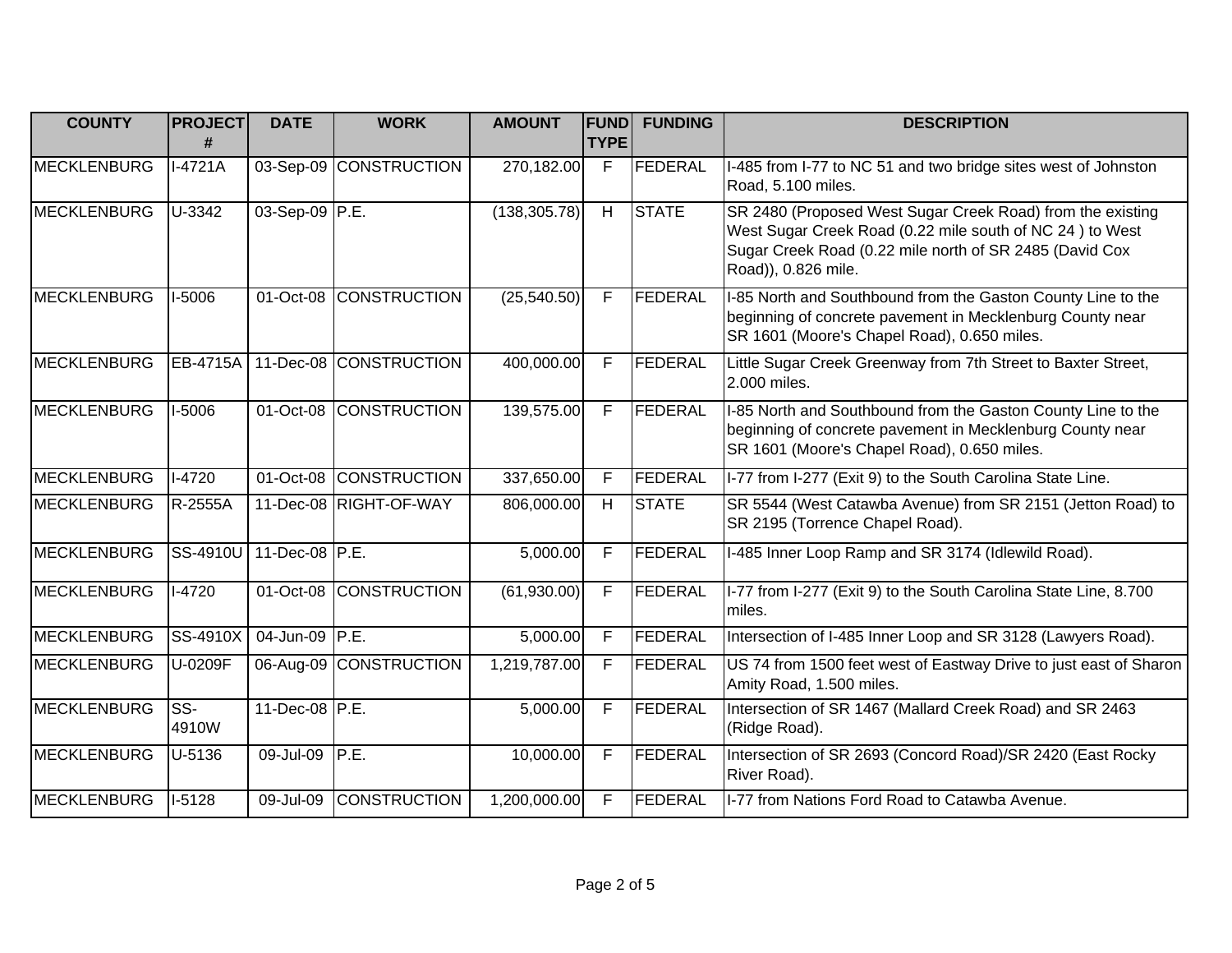| <b>COUNTY</b>      | <b>PROJECT</b><br># | <b>DATE</b>    | <b>WORK</b>            | <b>AMOUNT</b>  | <b>FUND</b><br><b>TYPE</b> | <b>FUNDING</b> | <b>DESCRIPTION</b>                                                                                                                                                        |
|--------------------|---------------------|----------------|------------------------|----------------|----------------------------|----------------|---------------------------------------------------------------------------------------------------------------------------------------------------------------------------|
| <b>MECKLENBURG</b> | <b>SR-5000K</b>     | 02-Oct-08 P.E. |                        | 15,000.00      | F                          | FEDERAL        | Safe routes to schools.                                                                                                                                                   |
| <b>MECKLENBURG</b> | C-4955              |                | 06-Aug-09 CONSTRUCTION | 2,688,000.00   | E                          | FEDERAL        | Center City Parking and Wayfinding System.                                                                                                                                |
| <b>MECKLENBURG</b> | <b>BK-5114</b>      | 05-Mar-09 P.E. |                        | 50,000.00      | F                          | FEDERAL        | Replace Bridge #59 over Reedy Creek on SR 2826.                                                                                                                           |
| <b>MECKLENBURG</b> | R-0211EC            |                | 05-Mar-09 RIGHT-OF-WAY | 293,000.00     | $\mathsf{T}$               | <b>STATE</b>   | <b>CHAR LOOP</b>                                                                                                                                                          |
| <b>MECKLENBURG</b> | $U-2507$            | 05-Mar-09 P.E. |                        | 1,298,610.00   | F                          | FEDERAL        | SR 2467 (Mallard Creek Road) from SR 2480 (Sugar Creek Road)<br>to SR 2472 (Mallard Creek Church Road).                                                                   |
| <b>MECKLENBURG</b> | B-3677              |                | 06-Aug-09 CONSTRUCTION | 2,050,000.00   | F.                         | FEDERAL        | Replace Bridge #36 over Irvins Creek on SR 3135, 0.189 mile.                                                                                                              |
| <b>MECKLENBURG</b> | R-2248BA            |                | 06-Aug-09 RIGHT-OF-WAY | 401,418.00     | F.                         | FEDERAL        | I-485 from north of US 29-74 to north of I-85.                                                                                                                            |
| <b>MECKLENBURG</b> | U-2507A             |                | 06-Aug-09 RIGHT-OF-WAY | 25,000.00      | F                          | FEDERAL        | SR 2467 (Mallard Creek Road) from SR 2480 (Sugar Creek Road)<br>to SR 2665 (Harris Boulevard).                                                                            |
| <b>MECKLENBURG</b> | R-2248E             | 09-Jul-09      | <b>RIGHT-OF-WAY</b>    | 18,500,000.00  | E                          | FEDERAL        | <b>CHAR LOOP</b>                                                                                                                                                          |
| <b>MECKLENBURG</b> | U-0209F             |                | 06-Aug-09 RIGHT-OF-WAY | 756,361.00     | F                          | FEDERAL        | US 74 from 1500 feet west of Eastway Drive to just east of Sharon<br>Amity Road.                                                                                          |
| <b>MECKLENBURG</b> | U-5134              | 09-Jul-09      | <b>CONSTRUCTION</b>    | 550,000.00     | F                          | FEDERAL        | North Trade Street/Matthews-Mint Hill Road from SR 1010 (East<br>Johns Street) to US 74.                                                                                  |
| <b>MECKLENBURG</b> | R-2248C             | 06-Aug-09 P.E. |                        | 393,997.00     | F                          | FEDERAL        | I-485 from north of NC 27 to northeast of SR 2042 (Oakdale<br>Road).                                                                                                      |
| <b>MECKLENBURG</b> | R-2123BB            |                | 11-Dec-08 RIGHT-OF-WAY | (3,283,383.67) | $\top$                     | <b>STATE</b>   | CHAR LOOP                                                                                                                                                                 |
| <b>MECKLENBURG</b> | R-2248AC            | 09-Jul-09      | <b>RIGHT-OF-WAY</b>    | (506, 823.28)  | $\mathsf{T}$               | <b>STATE</b>   | <b>CHAR LOOP</b>                                                                                                                                                          |
| <b>MECKLENBURG</b> | Z-4410BE            | 09-Jul-09 P.E. |                        | 1,011.00       | F                          | FEDERAL        | Railway-Highway Grade Crossing Safety Project at the intersection<br>of North Davidson Street at the Aberdeen Carolina and Western<br>Railway Tracks; Crossing #726 790R. |
| MECKLENBURG        | U-5133              | 09-Jul-09      | <b>CONSTRUCTION</b>    | 2,257,000.00   | F                          | <b>FEDERAL</b> | Upgrade and expand the Taffic Signal and Management System.                                                                                                               |
| <b>MECKLENBURG</b> | $C-5110$            | 03-Sep-09 P.E. |                        | 200,000.00     | F                          | FEDERAL        | Implementation of Clean Air Works! program.                                                                                                                               |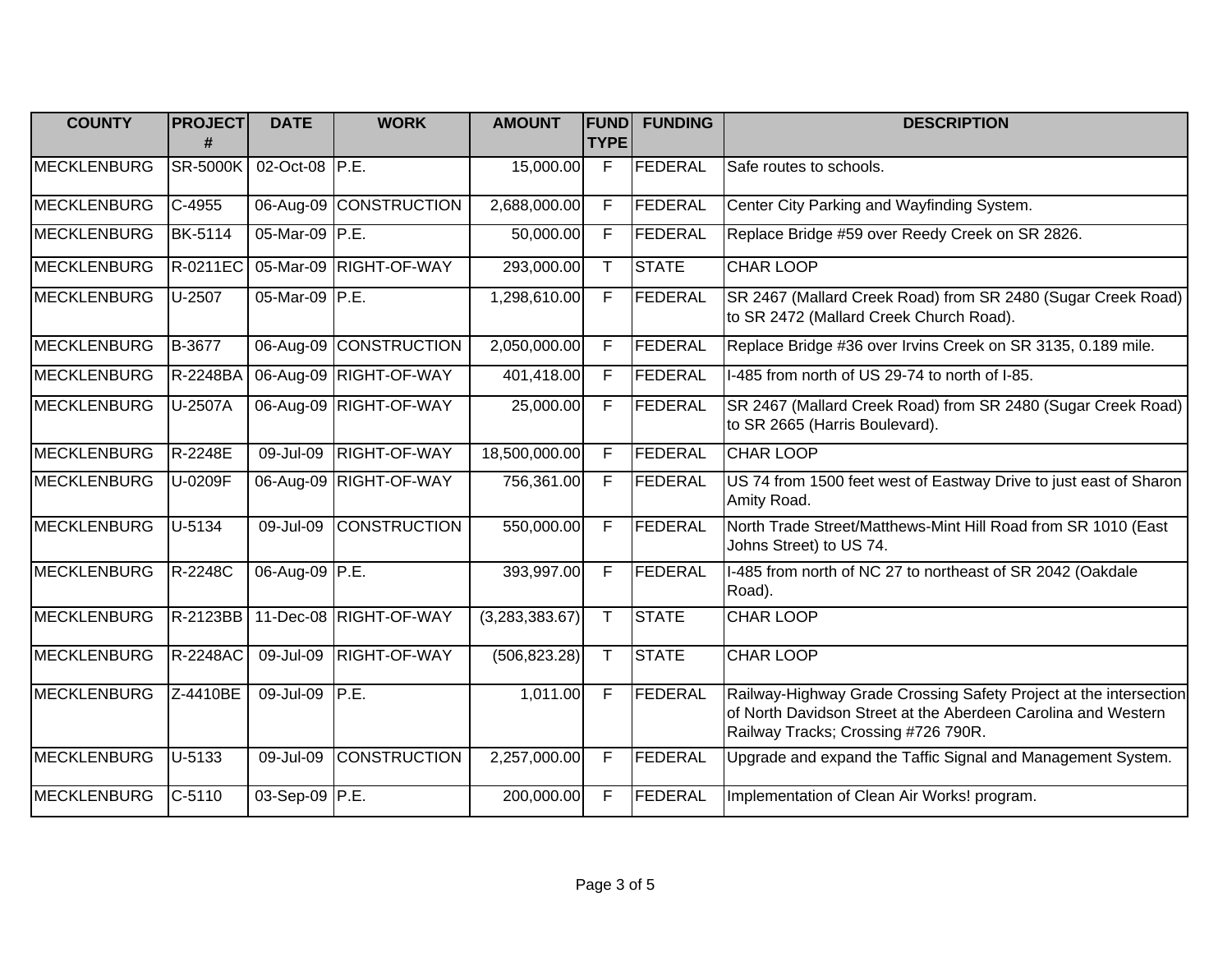| <b>COUNTY</b>      | <b>PROJECT</b> | <b>DATE</b>    | <b>WORK</b>            | <b>AMOUNT</b>  | <b>FUND</b>  | <b>FUNDING</b> | <b>DESCRIPTION</b>                                                                                                                                                        |
|--------------------|----------------|----------------|------------------------|----------------|--------------|----------------|---------------------------------------------------------------------------------------------------------------------------------------------------------------------------|
|                    | #              |                |                        |                | <b>TYPE</b>  |                |                                                                                                                                                                           |
| <b>MECKLENBURG</b> | $U-5134$       |                | 03-Sep-09 CONSTRUCTION | 550,000.00     | $\mathsf{F}$ | FEDERAL        | North Trade Street/Matthews-Mint Hill Road from SR 1010 (East<br>Johns Street) to US 74; Trade Street Streetscape from John Street                                        |
|                    |                |                |                        |                |              |                | to Matthews-Mint Hill Road, 1.50 miles.                                                                                                                                   |
| <b>MECKLENBURG</b> | U-5133         |                | 03-Sep-09 CONSTRUCTION | (2,257,000.00) | F            | FEDERAL        | Upgrade and expand the Traffic Signal and Management System.                                                                                                              |
| <b>MECKLENBURG</b> | C-5108         | 03-Sep-09 P.E. |                        | 58,200.00      | $\mathsf F$  | FEDERAL        | Intersection improvements on US 521 - Ballantyne Commons<br>Parkway.                                                                                                      |
| <b>MECKLENBURG</b> | Z-4410BE       | 09-Jul-09      | <b>CONSTRUCTION</b>    | 142,479.00     | F            | FEDERAL        | Railway-Highway Grade Crossing Safety Project at the intersection<br>of North Davidson Street at the Aberdeen Carolina and Western<br>Railway Tracks; Crossing #726 790R. |
| <b>MECKLENBURG</b> | $I - 3311$     | 06-Nov-08 P.E. |                        | 502,522.00     | F            | FEDERAL        | I-77 from 5th Street in Charlotte to NC 73.                                                                                                                               |
| <b>MECKLENBURG</b> | W-4004         |                | 04-Jun-09 CONSTRUCTION | 862,000.00     | E            | FEDERAL        | US 521 from north of Sharon Lakes Drive / Sweden Drive to south<br>of Arrowood Drive/Starbrook Drive in Charlotte.                                                        |
| <b>MECKLENBURG</b> | U-5136         |                | 06-Aug-09 CONSTRUCTION | 600,000.00     | F            | FEDERAL        | Intersection of SR 2693 (Concord Road) and SR 2420 (East<br>Rocky River Road).                                                                                            |
| <b>MECKLENBURG</b> | U-3447         |                | 07-May-09 RIGHT-OF-WAY | (2,660,982.00) | E            | FEDERAL        | NC 51 from the South Carolina State Line to SR 3645 (Downs<br>Circle), 1.063 mile.                                                                                        |
| <b>MECKLENBURG</b> | U-3447         | 02-Apr-09      | <b>CONSTRUCTION</b>    | (8,300,000.00) | F            | FEDERAL        | NC 51 from the South Carolina State Line to SR 3645 (Downs<br>Circle), 1.00 mile.                                                                                         |
| <b>MECKLENBURG</b> | U-3447         | 08-Jan-09      | <b>CONSTRUCTION</b>    | 8,300,000.00   | E            | FEDERAL        | NC 51 from the South Carolina State Line to SR 3645 (Downs<br>Circle), 1.00 mile.                                                                                         |
| <b>MECKLENBURG</b> | U-3447         | 02-Apr-09      | CONSTRUCTION           | 8,300,000.00   | F            | FEDERAL        | NC 51 from the South Carolina State Line to SR 3645 (Downs<br>Circle), 1.063 miles.                                                                                       |
| <b>MECKLENBURG</b> | B-4580         | 02-Apr-09      | <b>RIGHT-OF-WAY</b>    | 90,000.00      | F            | FEDERAL        | Replace Bridge #177 over Reedy Creek on SR 2804.                                                                                                                          |
| MECKLENBURG        | SS-4910J       | 02-Apr-09 P.E. |                        | 5,000.00       | F            | FEDERAL        | SR 2693 (Davidson-Concord Road) and SR 2420 (Rocky River<br>Road).                                                                                                        |
| <b>MECKLENBURG</b> | R-2248H        | 02-Apr-09 P.E. |                        | 150,000.00     | T.           | <b>STATE</b>   | <b>CHAR LOOP</b>                                                                                                                                                          |
| <b>MECKLENBURG</b> | U-2510A        |                | 07-May-09 CONSTRUCTION | 162,864.00     | $\mathsf{F}$ | FEDERAL        | NC 16 from south of SR 2948 (Marvin School Road) in Union<br>County to south of I-485 in Mecklenburg County.                                                              |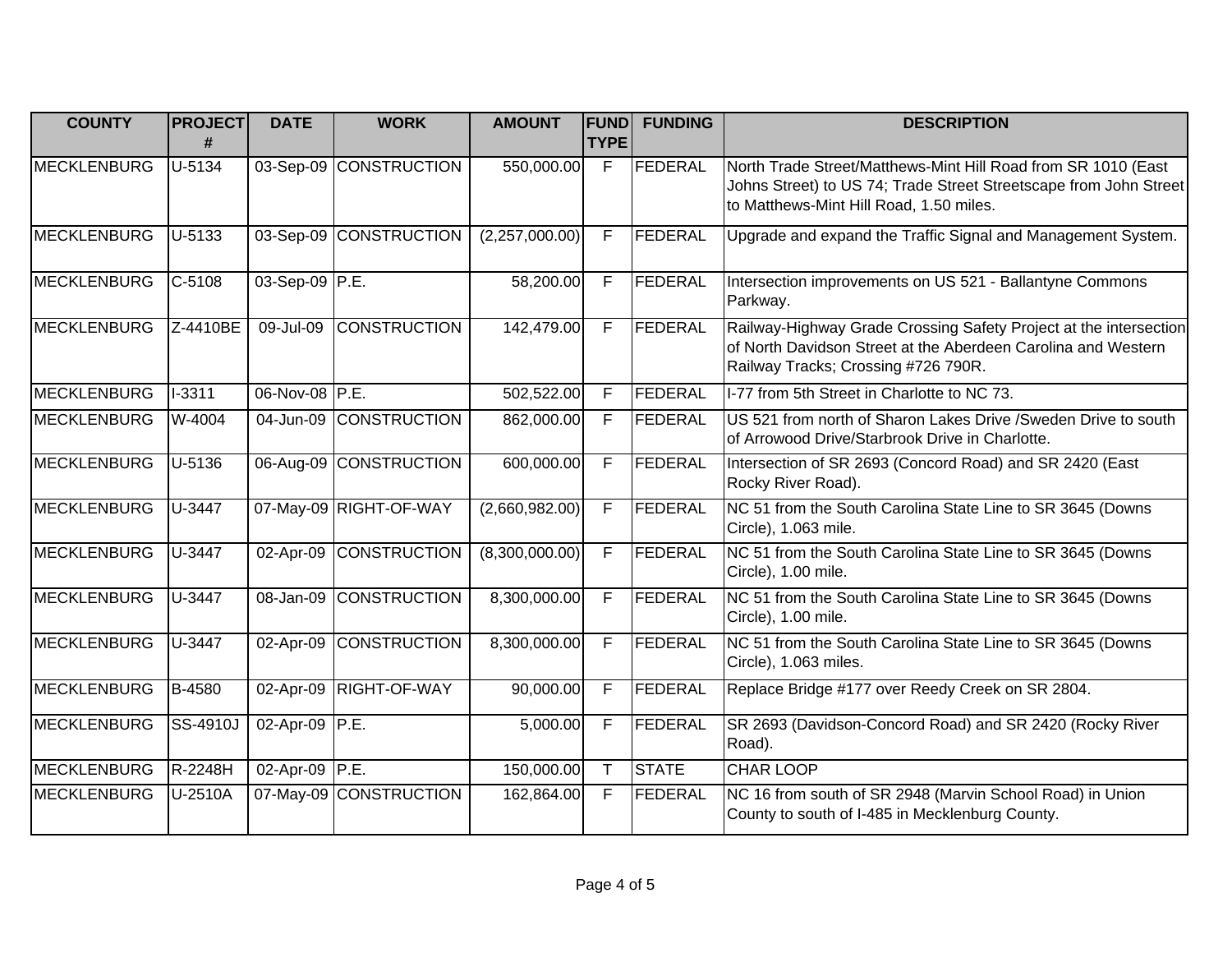| <b>COUNTY</b>       | <b>PROJECT</b>   | <b>DATE</b>    | <b>WORK</b>            | <b>AMOUNT</b> | <b>FUND</b> | <b>FUNDING</b>  | <b>DESCRIPTION</b>                                                                                                                                                                                         |
|---------------------|------------------|----------------|------------------------|---------------|-------------|-----------------|------------------------------------------------------------------------------------------------------------------------------------------------------------------------------------------------------------|
|                     |                  |                |                        |               | <b>TYPE</b> |                 |                                                                                                                                                                                                            |
| <b>MECKLENBURG</b>  | W-5116           | 07-May-09 P.E. |                        | 25,000.00     | F           | FEDERAL         | SR 2459 (Eastfield Road) and SR 2442 (Ashbury Chapel Road).                                                                                                                                                |
| <b>MECKLENBURG</b>  | U-9999C          | 01-Jul-09      |                        | 78,447.00     | F.          | <b>IFEDERAL</b> | MUMPO CHARLOTTE                                                                                                                                                                                            |
| <b>MECKLENBURG</b>  | <b>IFS-0810B</b> | 08-Jan-09 P.E. |                        | 182,478.00    | F           | FEDERAL         | II-77 from I-85 to SR 2158 (Griffith Street) at Davidson.                                                                                                                                                  |
| <b>MECKLENBURG</b>  | U-0209F          | 07-May-09 P.E. |                        | 728,697.00    | F.          | <b>IFEDERAL</b> | <b>US74</b>                                                                                                                                                                                                |
| <b>MECKLENBURG</b>  | U-0209F          |                | 07-May-09 RIGHT-OF-WAY | 756,361.00    | F.          | <b>IFEDERAL</b> | <b>US74</b>                                                                                                                                                                                                |
| <b>MECKLENBURG</b>  | Y-4810D          | 07-May-09 P.E. |                        | 20,000.00     | F.          | FEDERAL         | Proposed crossing closures of the CSX Transportation Tracks and<br>Craig Street, Crossing #631 800D; Kenstead Circle, Crossing<br>#831 801K, and mitigation work at Toddville Road, Crossing #631<br>799L. |
| <b>IMECKLENBURG</b> | <b>EB-4715D</b>  |                | 11-Dec-08 CONSTRUCTION | 495,000.00    | F.          | FEDERAL         | Little Sugar Creek Greenway from 7th Street to Baxter Street.                                                                                                                                              |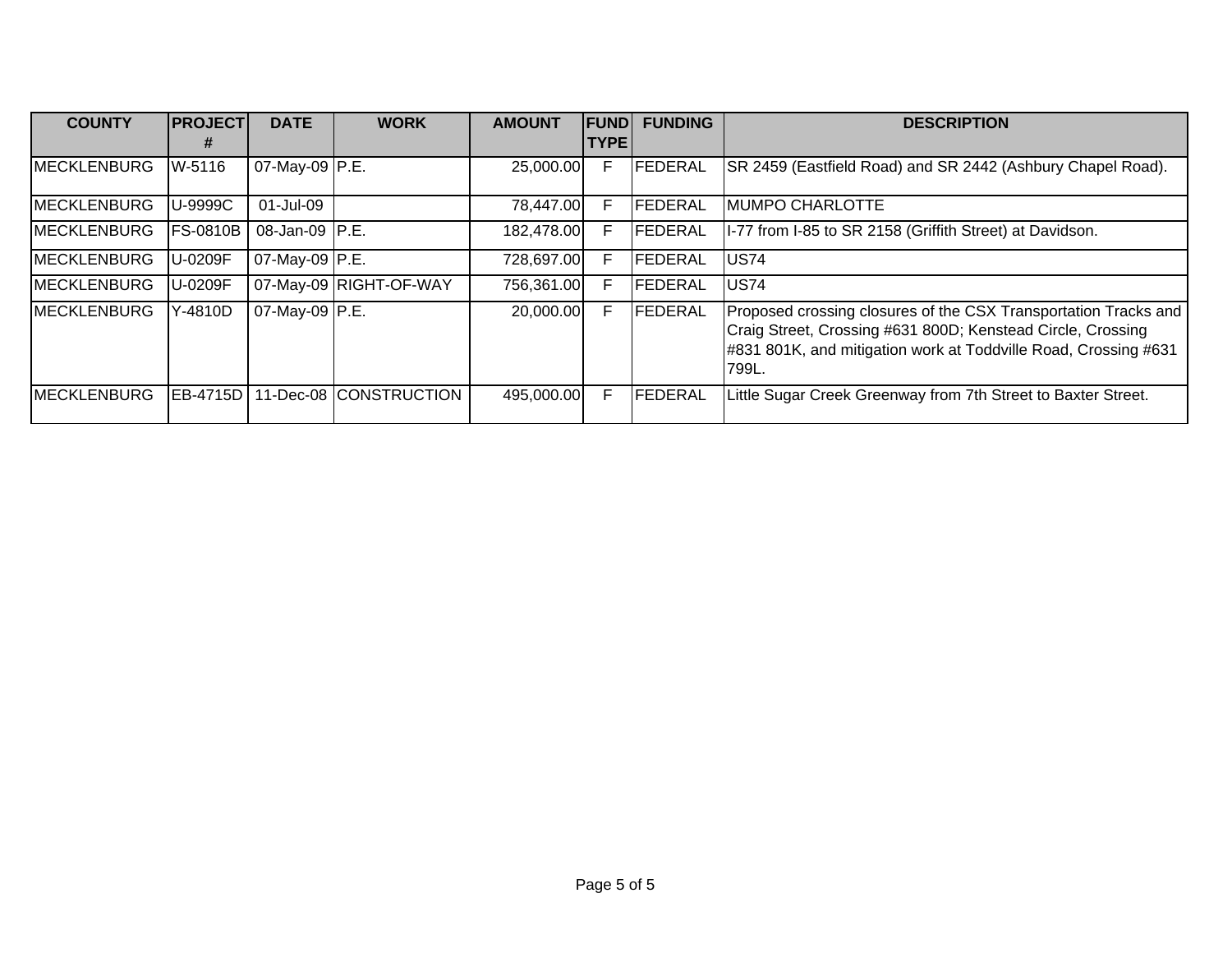| <b>COUNTY</b> | <b>PROJECT</b><br># | <b>DATE</b>    | <b>WORK</b>         | <b>AMOUNT</b>  | <b>FUND</b><br><b>TYPE</b> | <b>FUNDING</b> | <b>DESCRIPTION</b>                                                                                                                                                                                        |
|---------------|---------------------|----------------|---------------------|----------------|----------------------------|----------------|-----------------------------------------------------------------------------------------------------------------------------------------------------------------------------------------------------------|
| <b>UNION</b>  | U-5109              | 03-Sep-09      | <b>CONSTRUCTION</b> | 400,000.00     | $\overline{F}$             | FEDERAL        | Faith Church Road and Unionville-Indian Trail Road.                                                                                                                                                       |
| <b>UNION</b>  | R-2559C             | 03-Sep-09      | <b>CONSTRUCTION</b> | (76,042.36)    | B                          | <b>STATE</b>   | <b>US74</b>                                                                                                                                                                                               |
| <b>UNION</b>  | $U - 4024$          | 03-Sep-09      | P.E.                | 241,514.00     | $\overline{F}$             | FEDERAL        | US 601 from US 74 to the proposed Monroe Bypass.                                                                                                                                                          |
| <b>UNION</b>  | $C-5128$            | 03-Sep-09 P.E. |                     | 23,626.00      | F                          | FEDERAL        | Construct a sidewalk loop from Highway 74 at Elizabeth<br>Avenue, south on Elizabeth Avenue to West Main Street,<br>west on Main Street to Hambrick Street and north on<br>Hambrick Street to Highway 74. |
| <b>UNION</b>  | R-2559C             | 03-Sep-09      | RIGHT-OF-WAY        | (4,316,516.81) | $\mathsf{T}$               | <b>STATE</b>   | <b>US74</b>                                                                                                                                                                                               |
| <b>UNION</b>  | B-4296              | 05-Mar-09      | <b>CONSTRUCTION</b> | (433, 869.00)  | F                          | <b>FEDERAL</b> | Replace Bridge #223 over West Fork Twelve Mile Creek on<br>SR 1321, 0.235 mile.                                                                                                                           |
| <b>UNION</b>  | SS-4910T            | 06-Nov-08      | P.E.                | 6,000.00       | $\mathsf{F}$               | FEDERAL        | SR 1514 (Rocky River Road) and SR 1367 (Unionville Indian<br>Trail Road).                                                                                                                                 |
| <b>UNION</b>  | U-5135              | 09-Jul-09      | P.E.                | 25,000.00      | F                          | FEDERAL        | NC 16 and NC 75.                                                                                                                                                                                          |
| <b>UNION</b>  | U-5109              | 09-Jul-09      | P.E.                | 10,000.00      | $\overline{F}$             | FEDERAL        | Faith Church Road and Unionville-Indian Trail Road.                                                                                                                                                       |
| <b>UNION</b>  | U-3412A             | 01-Oct-08      | <b>CONSTRUCTION</b> | 228,125.00     | F                          | FEDERAL        | SR 1223 (Martin Luther King, Jr. Boulevard) from NC 200<br>(Lancaster Avenue) to SR 1162 (Goldmine Road), 3.000<br>miles.                                                                                 |
| <b>UNION</b>  | U-3412A             | 06-Aug-09      | RIGHT-OF-WAY        | 2,000,000.00   | F                          | FEDERAL        | SR 1223 (Martin Luther King, Jr. Boulevard) from NC 200 to<br>SR 1162 (Goldmine Road).                                                                                                                    |
| <b>UNION</b>  | B-5144              | 02-Oct-08      | P.E.                | 100,000.00     | $\overline{F}$             | FEDERAL        | Replace Bridge #165 over a creek on SR 1130.                                                                                                                                                              |
| <b>UNION</b>  | B-5134              | 02-Oct-08      | P.E.                | 100,000.00     | $\overline{F}$             | FEDERAL        | Replace Bridge #72 over Chinkapin Creek on NC 200.                                                                                                                                                        |
| <b>UNION</b>  | R-5114B             | 09-Jul-09      | <b>CONSTRUCTION</b> | (1,919,576.00) | F                          | FEDERAL        | NC 218 from the pavement joint 250 feet east of US 601 to<br>the pavement joint 500 feet west of NC 205, 10.930 miles.                                                                                    |
| <b>UNION</b>  | B-5133              | 02-Oct-08      | P.E.                | 100,000.00     | F                          | FEDERAL        | Replace Bridge #139 over Buffalo Creek on SR 2125.                                                                                                                                                        |
| <b>UNION</b>  | R-5114              | 02-Oct-08      | P.E.                | 30,000.00      | F                          | FEDERAL        | NC 218 from I-485 to US 74 in Anson County.                                                                                                                                                               |
| <b>UNION</b>  | SS-4910S            | 06-Nov-08 P.E. |                     | 3,000.00       | F.                         | FEDERAL        | SR 1315 (New Town Road) and SR 1329 (Billy Howie Road).                                                                                                                                                   |